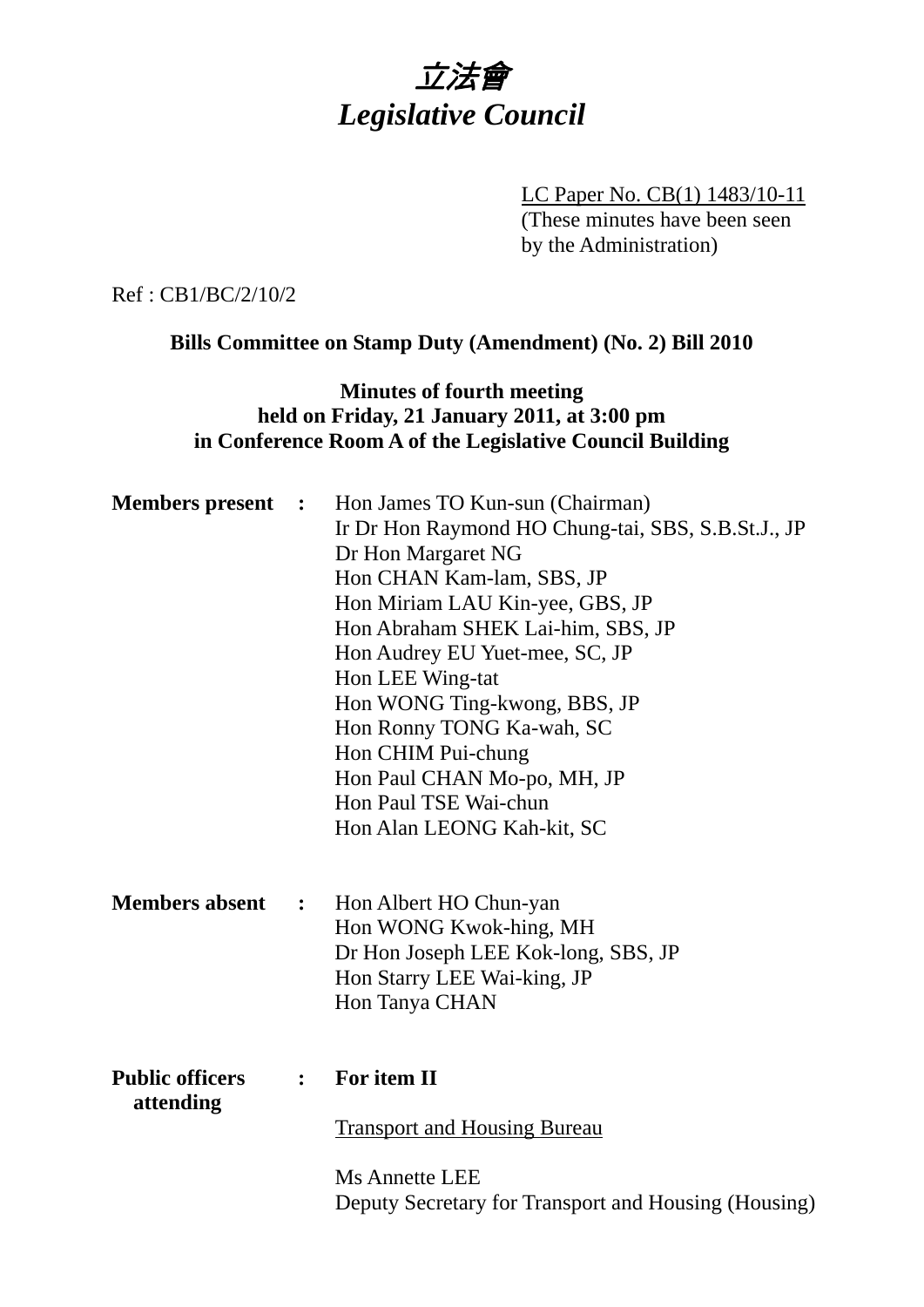|                                            | Mr Eugene FUNG<br>Principal Assistant Secretary for Transport and<br>Housing (Housing) (Private Housing) |
|--------------------------------------------|----------------------------------------------------------------------------------------------------------|
|                                            | <b>Inland Revenue Department</b>                                                                         |
|                                            | Mr WONG Kuen-fai<br>Deputy Commissioner of Inland Revenue (Technical)                                    |
|                                            | Mr HONG Wai-kuen<br>Senior Superintendent of Stamp Office                                                |
|                                            | Department of Justice                                                                                    |
|                                            | Ms Phyllis KO<br>Senior Assistant Law Draftsman                                                          |
|                                            | Mr Raymond CHAN<br>Senior Assistant Law Officer (Civil Law)                                              |
|                                            | Mr CHEUNG Man-yiu<br><b>Senior Government Counsel</b>                                                    |
|                                            | Mr Manuel NG<br><b>Government Counsel</b>                                                                |
| <b>Clerk in attendance : Miss Becky YU</b> | Chief Council Secretary (1)1                                                                             |
| <b>Staff in attendance</b>                 | $\therefore$ Miss Winnie LO<br><b>Assistant Legal Adviser 7</b>                                          |
|                                            | Mrs Mary TANG<br>Senior Council Secretary (1)2                                                           |
|                                            |                                                                                                          |

**I.** Confirmation of minutes<br>(LC Paper No. CB(1) 1094/10-11 - Minutes of the meeting held on 17 December 2010)

The minutes of the meeting held on 17 December 2010 were confirmed.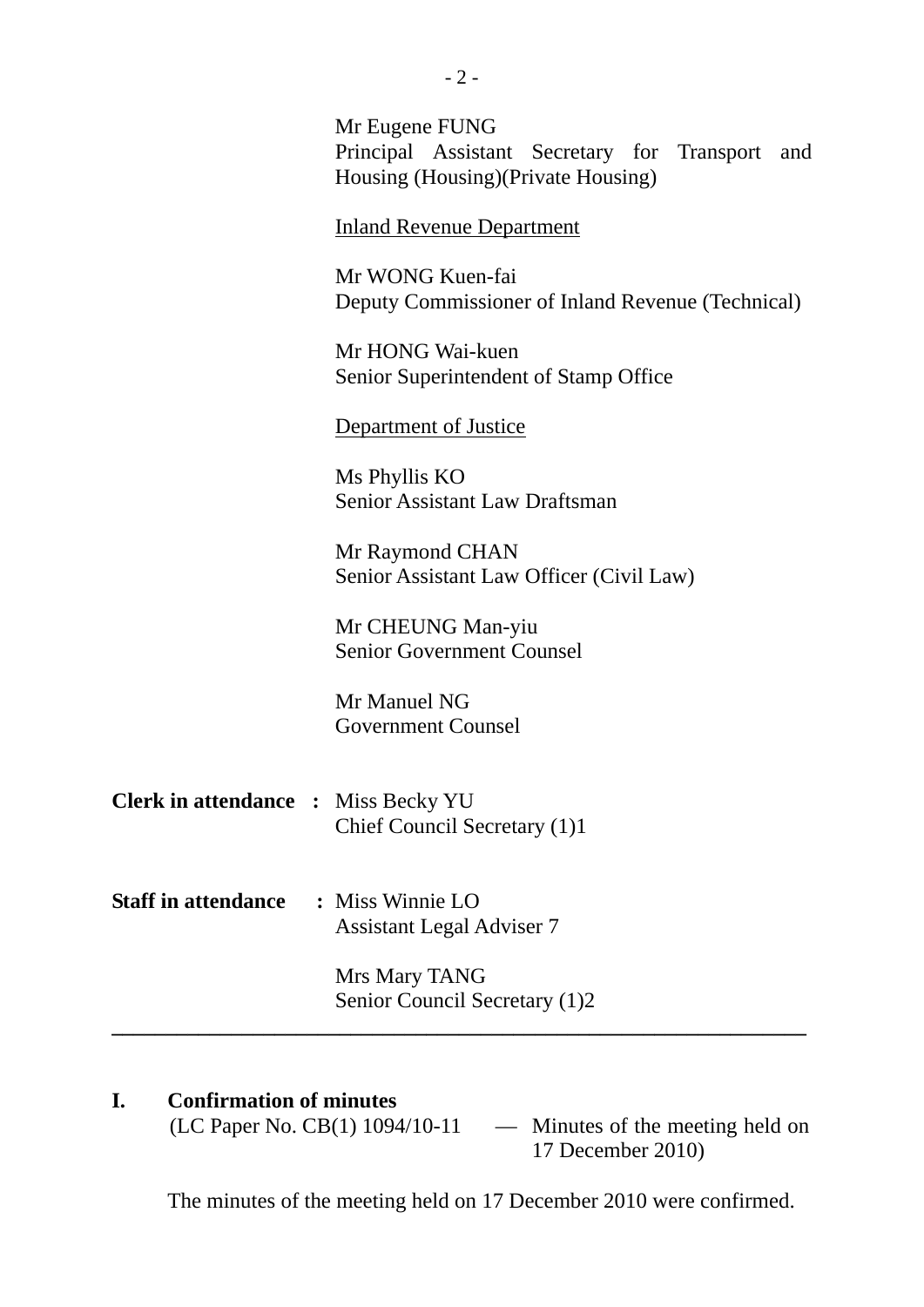| II. | <b>Meeting with the Administration</b>                                  |
|-----|-------------------------------------------------------------------------|
|     | $(LC$ Paper No. $CB(1)$ 1121/10-11(01) - Concerns raised<br>by          |
|     | <b>Hon Albert CHAN</b>                                                  |
|     | LC Paper No. $CB(1)$ 1121/10-11(02) — Submission from The Hong          |
|     | Kong Conveyancing<br>and                                                |
|     | <b>Property Law Association Ltd</b>                                     |
|     | LC Paper No. CB(1) $1121/10-11(03)$ — List of follow-up actions         |
|     | arising from the discussion at                                          |
|     | the meeting on 4 January 2011                                           |
|     | Administration's response to<br>LC Paper No. CB(1) $1125/10-11(01)$ —   |
|     | of the items in<br>some                                                 |
|     | $CB(1)$ 855/10-11(02) and                                               |
|     | $CB(1) 964/10-11(04)$ (Part II))                                        |
|     | Relevant papers                                                         |
|     | (LC Paper No. CB(1) $855/10-11(02)$ — List of follow-up actions arising |
|     | from the discussion at the                                              |
|     | meeting on 17 December 2010                                             |
|     | LC Paper No. CB(1) 964/10-11(04) — List of follow-up actions arising    |
|     | from the discussion at the                                              |
|     | meeting on 21 December 2010                                             |
|     | LC Paper No. $CB(1)$ 984/10-11(01) — Administration's response<br>to    |
|     | of the<br>items<br>in<br>some                                           |
|     | $CB(1)$ 855/10-11(02)<br>and                                            |
|     | $CB(1)$ 964/10-11(04) (Part I))                                         |

2. The Bills Committee deliberated (Index of proceedings attached in **Annex**).

- 3. The Administration was requested to
	- (a) provide the actual number of resale within 24 months in the first nine months of 2010 and the same period in 2009. Of these transactions, the number of cases which involved changing of flats by existing owners;
	- (b) advise the application of the terms "acquire" and "dispose of" in the following resale cases -
		- (i) A vendor (Mr A) signed a Provisional Agreement for Sale and Purchase (PASP) with Mr B who later cancelled the agreement. After cancellation, Mr A subsequently signed another PASP with Mr C;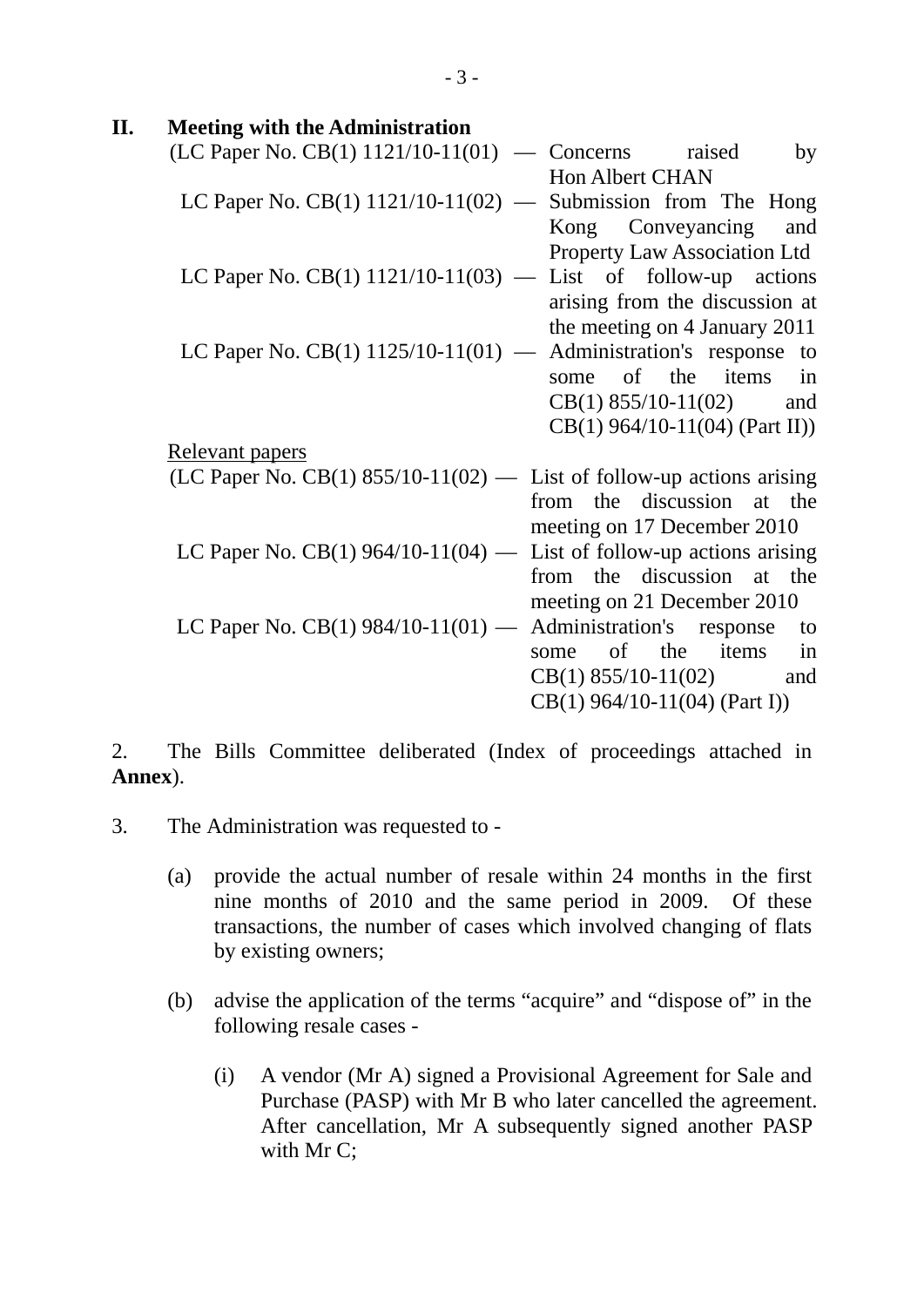- (ii) Mr A signed a PASP with Mr B who later nominated Mr C as the purchaser; and
- (iii) Mr A signed a PASP with Mr B who later nominated his own shell company as the purchaser;
- (c) advise other additional legislative/administrative factors which the Administration had considered before reaching the conclusion that holding the seller alone liable for the special stamp duty (SSD) was not practical;
- (d) advise the factors which the Administration would take into account to determine when SSD was no longer necessary; and
- (e) consider the feasibility of including an extension mechanism for the proposed sunset clause for SSD subject to the approval of the Legislative Council.

4. On the instruction of the Chairman, a letter had been sent to the Secretary for Transport and Housing on 24 January 2011 requesting a formal reply on the anti-speculative measures which the Administration had considered.

## **III. Any other business**

5. There being no other business, the meeting ended at 5:05 pm.

Council Business Division 1 Legislative Council Secretariat 3 March 2011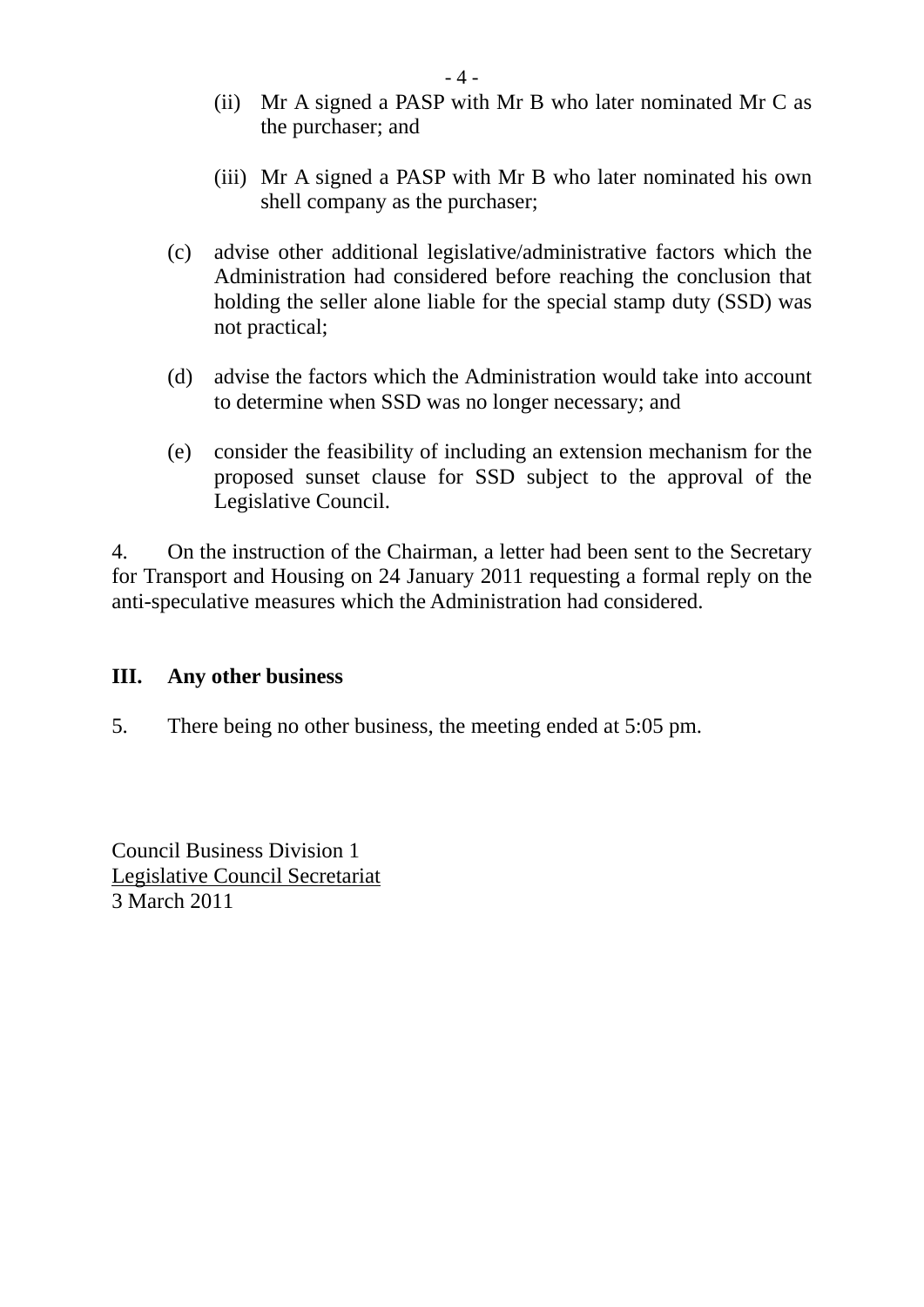## **Bills Committee on Stamp Duty (Amendment) (No. 2) Bill 2010**

## **Proceedings of fourth meeting held on Friday, 21 January 2011, at 3:00 pm in Conference Room A of the Legislative Council Building**

| <b>Time marker</b> | <b>Speaker</b>                                   | Subject(s)                                                                                                                                                                                                                                                                                                                                                                                                                                                                                                                                                                                                                                                                                                                                                                                                                                                                                                                                      | <b>Action required</b> |
|--------------------|--------------------------------------------------|-------------------------------------------------------------------------------------------------------------------------------------------------------------------------------------------------------------------------------------------------------------------------------------------------------------------------------------------------------------------------------------------------------------------------------------------------------------------------------------------------------------------------------------------------------------------------------------------------------------------------------------------------------------------------------------------------------------------------------------------------------------------------------------------------------------------------------------------------------------------------------------------------------------------------------------------------|------------------------|
|                    | Agenda Item I - Confirmation of minutes          |                                                                                                                                                                                                                                                                                                                                                                                                                                                                                                                                                                                                                                                                                                                                                                                                                                                                                                                                                 |                        |
| 000725 - 000829    | Chairman                                         | The minutes of the meeting held on<br>17 December 2010<br>(LC Paper<br>No.<br>$CB(1)$ 1094/10-11) were confirmed.                                                                                                                                                                                                                                                                                                                                                                                                                                                                                                                                                                                                                                                                                                                                                                                                                               |                        |
|                    | Agenda Item II - Meeting with the Administration |                                                                                                                                                                                                                                                                                                                                                                                                                                                                                                                                                                                                                                                                                                                                                                                                                                                                                                                                                 |                        |
| 000830 - 001502    | Chairman<br>Administration                       | Discussion<br>Administration's<br>the<br>on<br>response to some of the items on the lists<br>of follow-up actions arising from the<br>discussions at the meetings on 17 and<br>21 December 2010 (LC Paper<br>No.<br>$CB(1) 984/10-11(01)$ .                                                                                                                                                                                                                                                                                                                                                                                                                                                                                                                                                                                                                                                                                                     |                        |
| 001503 - 002319    | Chairman<br>Mr LEE Wing-tat<br>Administration    | Mr LEE Wing-tat's views -<br>(a) the effect of the announced measures<br>to curb property speculation made on<br>19 November 2010 seemed to have<br>died down as evidenced by the rising<br>property prices; and<br>(b) need to ensure a sufficient supply of<br>residential flats otherwise property<br>prices would continue to rise under<br>prevailing<br>low-interest<br>the<br>environment.<br>Administration's response -<br>(a) while more time was required to<br>collect and collate statistics on the<br>property market, it was worth noting<br>that short-term resale had almost<br>disappeared since the announcement<br>of the special stamp duty (SSD);<br>(b) target on land supply for some 20 000<br>private residential flats on average<br>annually had been set for the next<br>10 years; and<br>(c) it was expected that some $59000$<br>residential flats would be available in<br>the market in the next three to four |                        |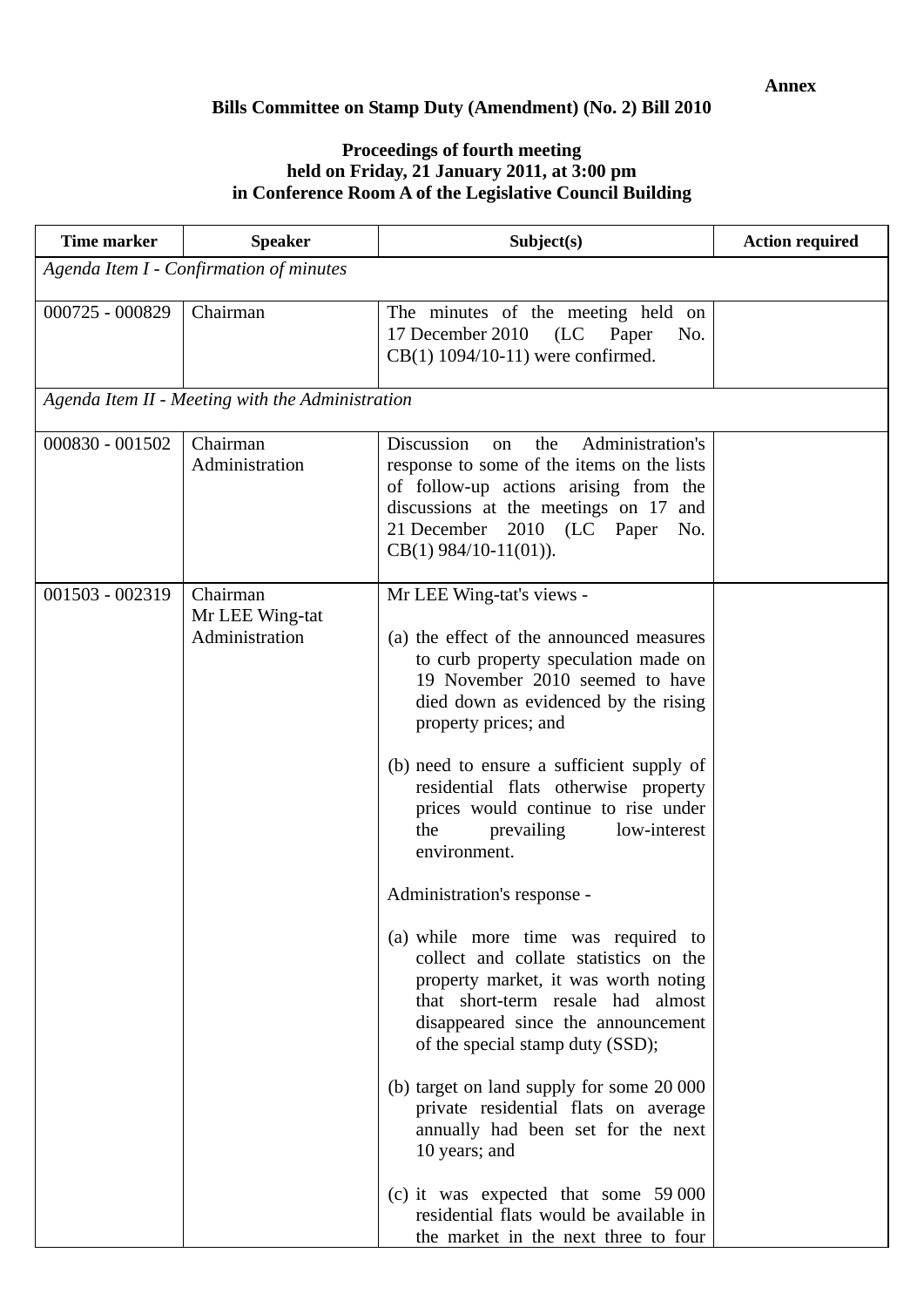| <b>Time marker</b> | <b>Speaker</b>                                | Subject(s)                                                                                                                                                                                                                                                                                                                                                                                                                                                                                                                         | <b>Action required</b> |
|--------------------|-----------------------------------------------|------------------------------------------------------------------------------------------------------------------------------------------------------------------------------------------------------------------------------------------------------------------------------------------------------------------------------------------------------------------------------------------------------------------------------------------------------------------------------------------------------------------------------------|------------------------|
|                    |                                               | years, representing an average of<br>14 800 to 19 700 flats per year.                                                                                                                                                                                                                                                                                                                                                                                                                                                              |                        |
| 002320 - 003041    | Chairman<br>Administration<br>Mr Abraham SHEK | Other anti-speculative measures which<br>the Government had considered or may<br>consider introducing if the announced<br>measures were not effective in curbing<br>property speculation                                                                                                                                                                                                                                                                                                                                           |                        |
|                    |                                               | Chairman's<br>enquiry<br>the<br>on<br>which<br>the<br>anti-speculative<br>measures<br>Administration had considered before<br>deciding on the introduction of SSD.                                                                                                                                                                                                                                                                                                                                                                 |                        |
|                    |                                               | Administration's response -                                                                                                                                                                                                                                                                                                                                                                                                                                                                                                        |                        |
|                    |                                               | (a) a package of measures had been<br>introduced to ensure the healthy and<br>stable development of the property<br>market;                                                                                                                                                                                                                                                                                                                                                                                                        |                        |
|                    |                                               | (b) a comparison between SSD<br>and<br>punitive profits tax in curbing property<br>speculation had been set out in the<br>LC<br>Annex<br>Paper<br>to<br>N <sub>0</sub><br>$CB(1)$ 1125/10-11(01); and                                                                                                                                                                                                                                                                                                                              |                        |
|                    |                                               | $(c)$ it<br>inappropriate<br>for<br>the<br>was<br>Administration to comment on the<br>measures it had considered or might<br>consider given the market sensitivity.                                                                                                                                                                                                                                                                                                                                                                |                        |
|                    |                                               | dissatisfaction<br>Chairman's<br>that<br>the<br>Administration had failed to give a direct<br>response to his question.<br>While<br>appreciating the need for confidentiality if<br>the measures were intended for future<br>implementation,<br>Administration<br>the<br>should at least make it clear if this was the<br>case. The Clerk was instructed to write<br>to the Secretary for Transport and<br>Housing (STH) requesting a formal reply<br>on the anti-speculative measures which<br>the Administration had considered. |                        |
| 003042 - 003455    | Chairman<br>Mr CHAN Kam-lam                   | Kam-lam's<br><b>CHAN</b><br>Mr<br>views<br>that<br>members should focus discussion on the<br>Bill rather than other anti-speculative<br>measures which the Administration had<br>considered or might consider, which<br>should be followed up by the relevant<br>Panels.                                                                                                                                                                                                                                                           |                        |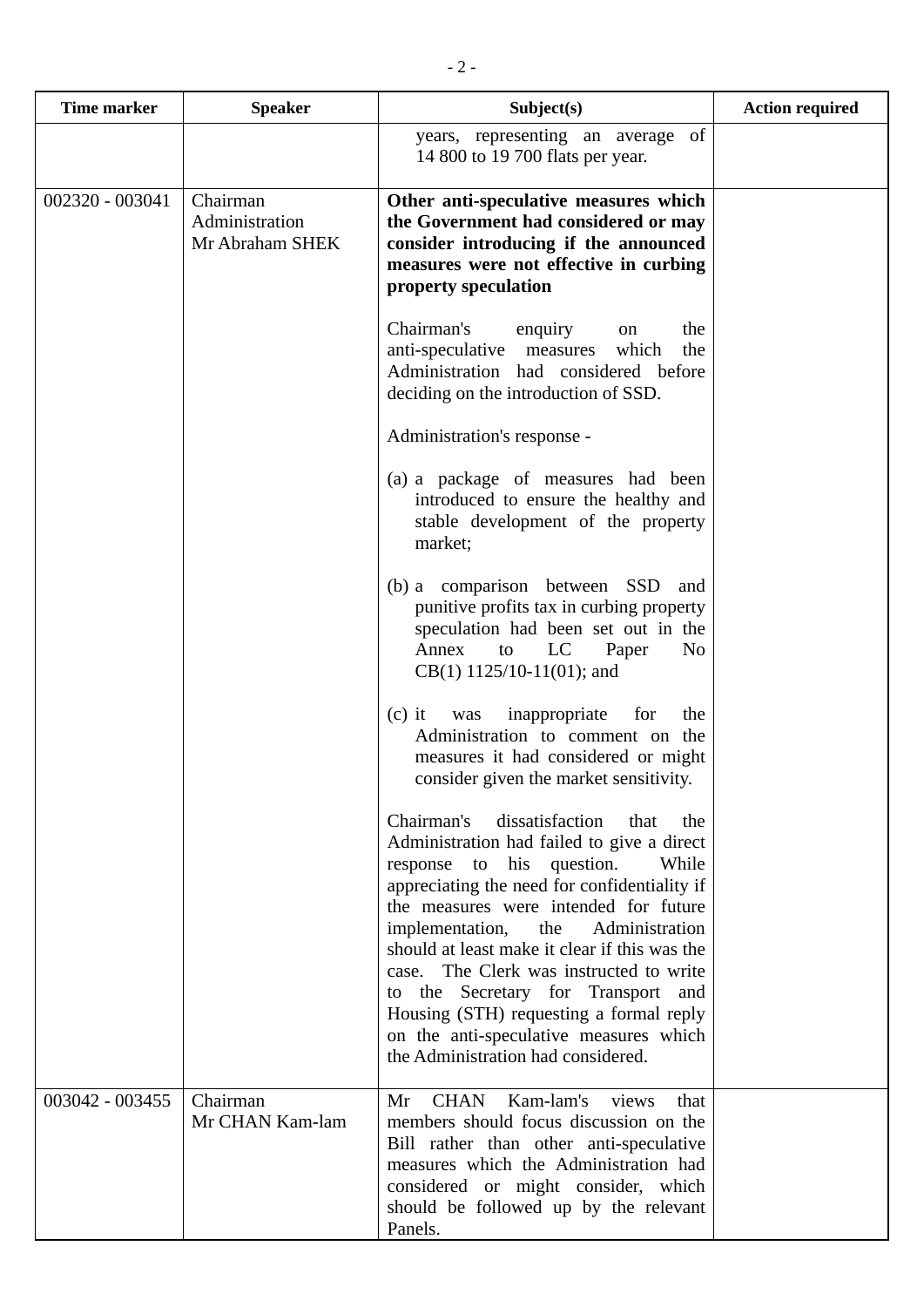| <b>Time marker</b> | <b>Speaker</b>                                                | Subject(s)                                                                                                                                                                                                                                                                                                                                                                                                                                                                                                                                                                                                                                                                                                                                                            | <b>Action required</b> |
|--------------------|---------------------------------------------------------------|-----------------------------------------------------------------------------------------------------------------------------------------------------------------------------------------------------------------------------------------------------------------------------------------------------------------------------------------------------------------------------------------------------------------------------------------------------------------------------------------------------------------------------------------------------------------------------------------------------------------------------------------------------------------------------------------------------------------------------------------------------------------------|------------------------|
| 003456 - 004020    | Chairman<br>Administration<br>Mr Abraham SHEK                 | Mr Abraham SHEK's views -<br>(a) the Administration should explain why<br>it had decided to adopt SSD among<br>other anti-speculative options; and<br>(b) there was a need to address various<br>concerns raised by The Law Society of<br>Hong Kong on the implementation of<br>SSD.                                                                                                                                                                                                                                                                                                                                                                                                                                                                                  |                        |
| $004021 - 004125$  | Chairman<br>Mr WONG Ting-kwong                                | Mr WONG Ting-kwong's views -<br>$(a)$ it<br>for<br>the<br>was<br>not<br>necessary<br>Administration to explain all<br>the<br>measures it had considered before<br>arriving at the proposals contained in<br>the Bill; and<br>(b) other anti-speculative measures should<br>be followed up by the relevant Panels.                                                                                                                                                                                                                                                                                                                                                                                                                                                     |                        |
| 004126 - 004436    | Chairman<br>Ms Miriam LAU                                     | Ms Miriam LAU's view that the Bills<br>Committee was set up to scrutinize the<br>Bill, so members should focus on the Bill.<br>If members found it difficult to support<br>the Bill, they could vote against it.                                                                                                                                                                                                                                                                                                                                                                                                                                                                                                                                                      |                        |
| 004437 - 004759    | Chairman<br>Mr Ronny TONG<br>Ms Miriam LAU<br>Mr Abraham SHEK | Mr Ronny TONG's views -<br>(a) as the Bills Committee could not<br>include<br>other<br>anti-speculative<br>measures in the Bill even if those<br>other anti-speculative measures were<br>considered feasible, members should<br>focus discussion on the Bill and let the<br>relevant Panels follow up<br>other<br>anti-speculative measures; and<br>(b) the retrospective effect of the Bill<br>would be intensified by further delay<br>in the enactment of the Bill.<br>Ms Miriam LAU's view that the relevant<br>Panels should follow up on the other<br>anti-speculative<br>while<br>measures,<br>Mr Abraham<br>SHEK's<br>for<br>support<br>requesting STH to give a formal reply on<br>the anti-speculative measures which the<br>Administration had considered. |                        |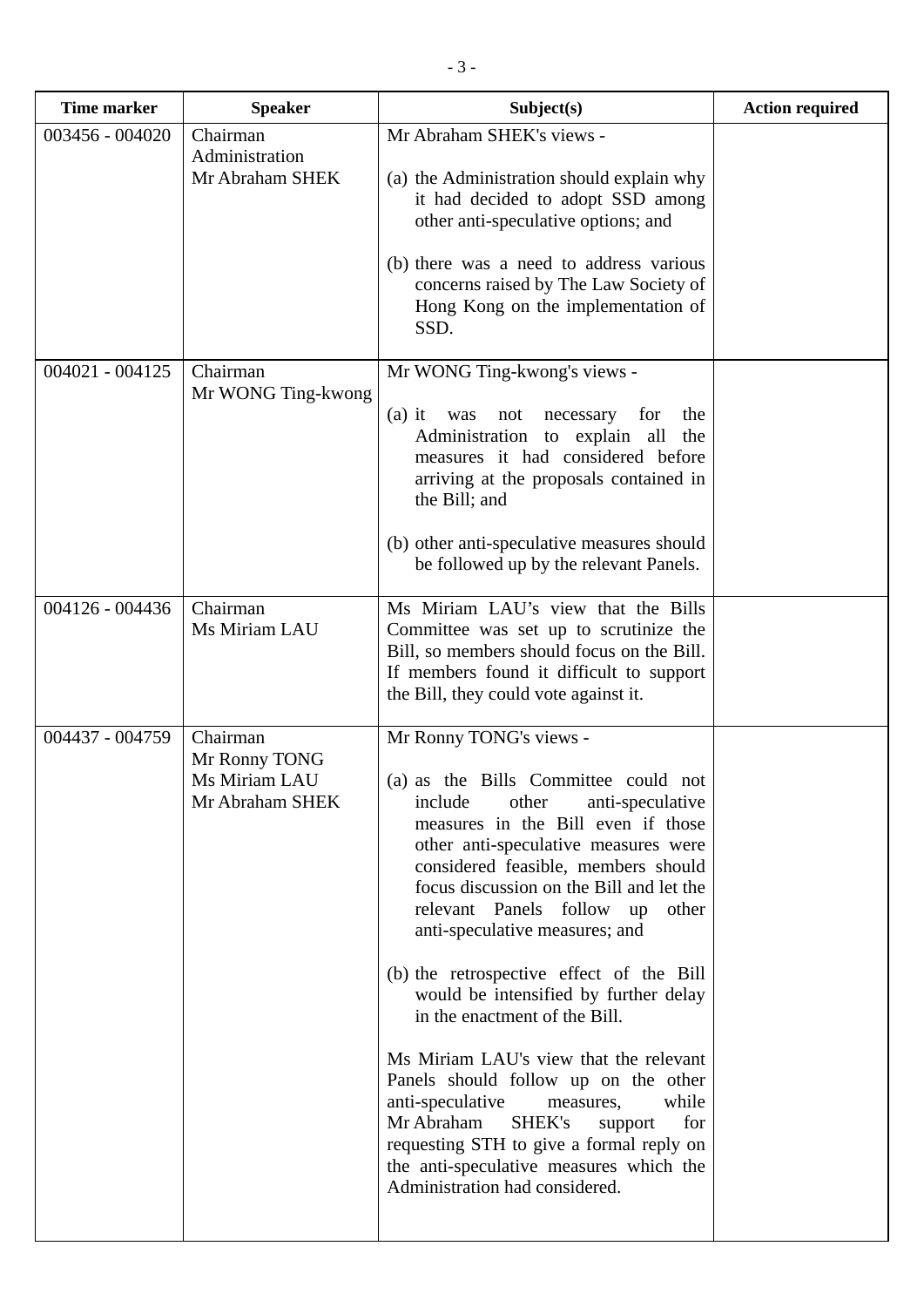| <b>Time marker</b> | <b>Speaker</b>                              | Subject(s)                                                                                                                                                                                                                                                                                    | <b>Action required</b>                                                                                                                                                                                                                                 |
|--------------------|---------------------------------------------|-----------------------------------------------------------------------------------------------------------------------------------------------------------------------------------------------------------------------------------------------------------------------------------------------|--------------------------------------------------------------------------------------------------------------------------------------------------------------------------------------------------------------------------------------------------------|
| 004800 - 005323    | Chairman<br>Administration                  | for<br><b>The</b><br><b>basis</b><br>the<br>threshold<br>of<br>24 months and the various regressive<br>rates for SSD                                                                                                                                                                          |                                                                                                                                                                                                                                                        |
|                    |                                             | Chairman's views -                                                                                                                                                                                                                                                                            |                                                                                                                                                                                                                                                        |
|                    |                                             | (a) some resale transactions did<br>not<br>involve speculation but changing of<br>flats by owner-occupiers; and                                                                                                                                                                               |                                                                                                                                                                                                                                                        |
|                    |                                             | (b) need to provide a more detailed<br>breakdown on resale transactions.                                                                                                                                                                                                                      |                                                                                                                                                                                                                                                        |
|                    |                                             | Administration's response -                                                                                                                                                                                                                                                                   |                                                                                                                                                                                                                                                        |
|                    |                                             | (a) the shorter the holding period, the<br>of<br>chances<br>higher<br>speculation<br>involved in the transactions;                                                                                                                                                                            |                                                                                                                                                                                                                                                        |
|                    |                                             | (b) the surge in resale within 12 months<br>had indicated a shift in speculative<br>activities to a shorter horizon; and                                                                                                                                                                      |                                                                                                                                                                                                                                                        |
|                    |                                             | (c) the introduction of SSD was meant to<br>increase the cost of short-term resale,<br>thereby<br>deterring<br>short-term<br>speculation.                                                                                                                                                     |                                                                                                                                                                                                                                                        |
| 005324 - 010030    | Chairman<br>Ms Miriam LAU<br>Administration | Ms Miriam LAU's views/requests -<br>(a) anti-speculative measures should not<br>affect the upgrading of flats by<br>owner-occupiers;<br>(b) need to provide statistics on resale<br>transactions; and<br>(c) need to ascertain the effectiveness of<br>SSD as property prices had risen again | The Administration<br>to provide the actual<br>number of resale<br>within 24 months in<br>the first nine months<br>of 2010 and the<br>same period in 2009.<br><b>Of</b><br>these<br>transactions,<br>the<br>number<br>of<br>cases<br>involved<br>which |
|                    |                                             | after a slight drop following the<br>announcement of SSD.                                                                                                                                                                                                                                     | changing of flats by<br>existing owners.                                                                                                                                                                                                               |
|                    |                                             | Administration's response -                                                                                                                                                                                                                                                                   |                                                                                                                                                                                                                                                        |
|                    |                                             | (a) of the 119 000 property transactions in<br>the first nine months of 2010, 12 400<br>10%<br>involved resale<br>within<br><b>or</b><br>12 months;                                                                                                                                           |                                                                                                                                                                                                                                                        |
|                    |                                             | (b) for the same period in $2009$ , $5800$ of<br>100 400 property transactions or 5.8%<br>involved resale within 12 months;                                                                                                                                                                   |                                                                                                                                                                                                                                                        |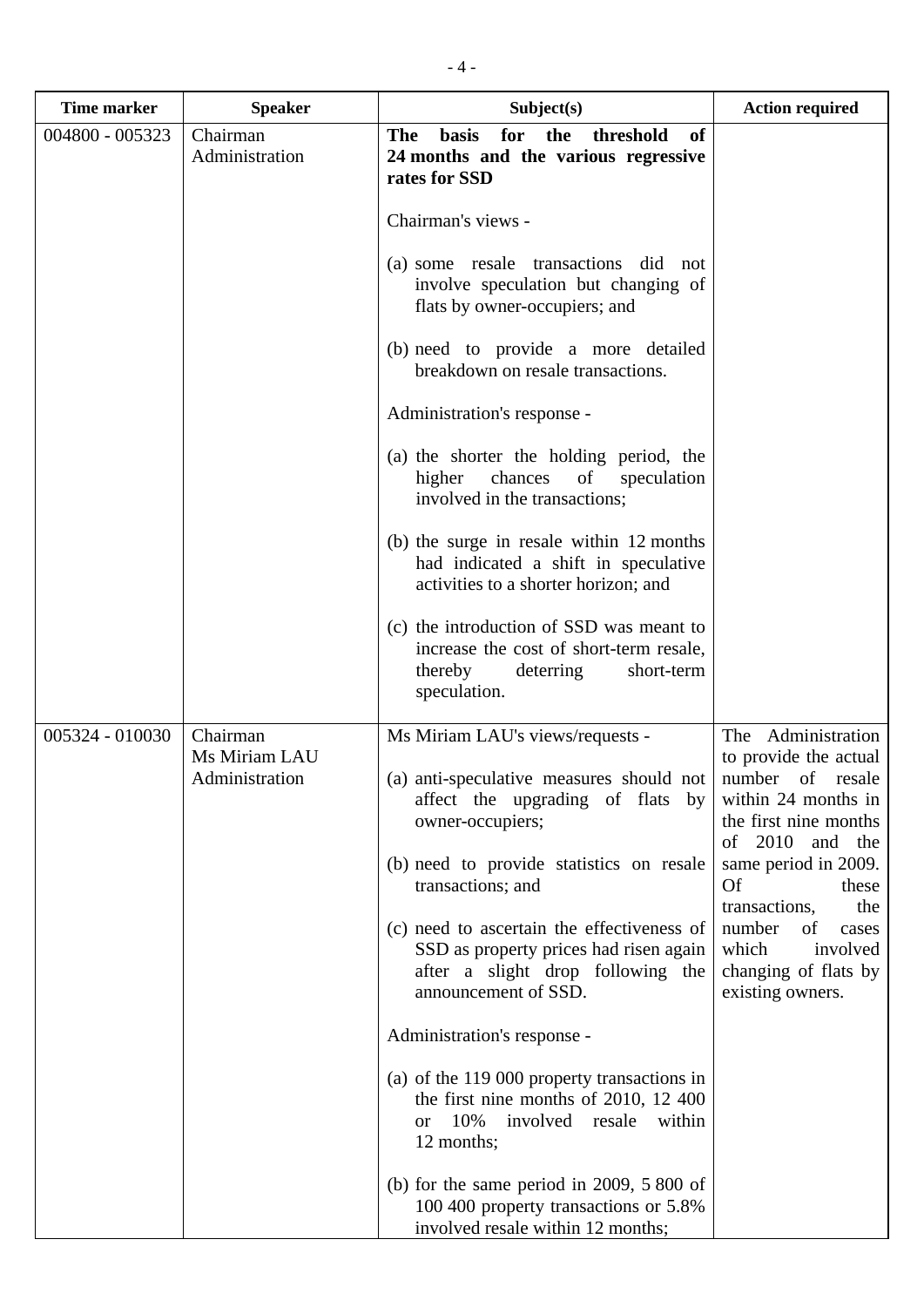| <b>Time marker</b> | <b>Speaker</b>                                | Subject(s)                                                                                                                                                                                                                                                                                                                                                                                                                                                                                                                        | <b>Action required</b> |
|--------------------|-----------------------------------------------|-----------------------------------------------------------------------------------------------------------------------------------------------------------------------------------------------------------------------------------------------------------------------------------------------------------------------------------------------------------------------------------------------------------------------------------------------------------------------------------------------------------------------------------|------------------------|
|                    |                                               | (c) while it would take time to collect and<br>collate information on the sales trend<br>of the property market, the initial<br>feedback<br>was<br>that<br>short-term<br>speculation had been significantly<br>reduced; and                                                                                                                                                                                                                                                                                                       |                        |
|                    |                                               | (d) property prices were affected by<br>various factors.<br>A package of<br>measures, including increasing land<br>supply for housing, had been/would<br>be introduced to ensure the healthy<br>stable<br>development of<br>the<br>and<br>property market.                                                                                                                                                                                                                                                                        |                        |
| 010031 - 010737    | Chairman<br>Mr Abraham SHEK<br>Administration | Mr Abraham SHEK's views/concerns -<br>(a) the supply of residential flats was<br>insufficient to meet the demand, as<br>evidenced by the record-low supply of<br>first-hand residential flats in 2009.<br>This was due to the failure of the<br>Administration in putting in place a<br>policy on supply of flats in the private<br>sector; and<br>(b) SSD had serious impacts on the<br>property market as it would affect the<br>supply and resale of flats.<br>Administration's response -<br>(a) a package of measures, which |                        |
|                    |                                               | included increasing land supply for<br>housing, had been introduced<br>to<br>stabilize the property market; and<br>(b) with the withdrawal of speculators,<br>genuine home buyers would be able to<br>enter the property market.                                                                                                                                                                                                                                                                                                  |                        |
| 010738 - 011127    | Chairman<br>Ms Miriam LAU                     | Ms Miriam LAU's views/concerns -<br>(a) SSD had not been effective in<br>stabilizing property prices judging<br>from the recent surge in property<br>prices;                                                                                                                                                                                                                                                                                                                                                                      |                        |
|                    |                                               | (b) as SSD had impacts on the disposal of<br>properties, this should not be regarded<br>as a long-term measure; and                                                                                                                                                                                                                                                                                                                                                                                                               |                        |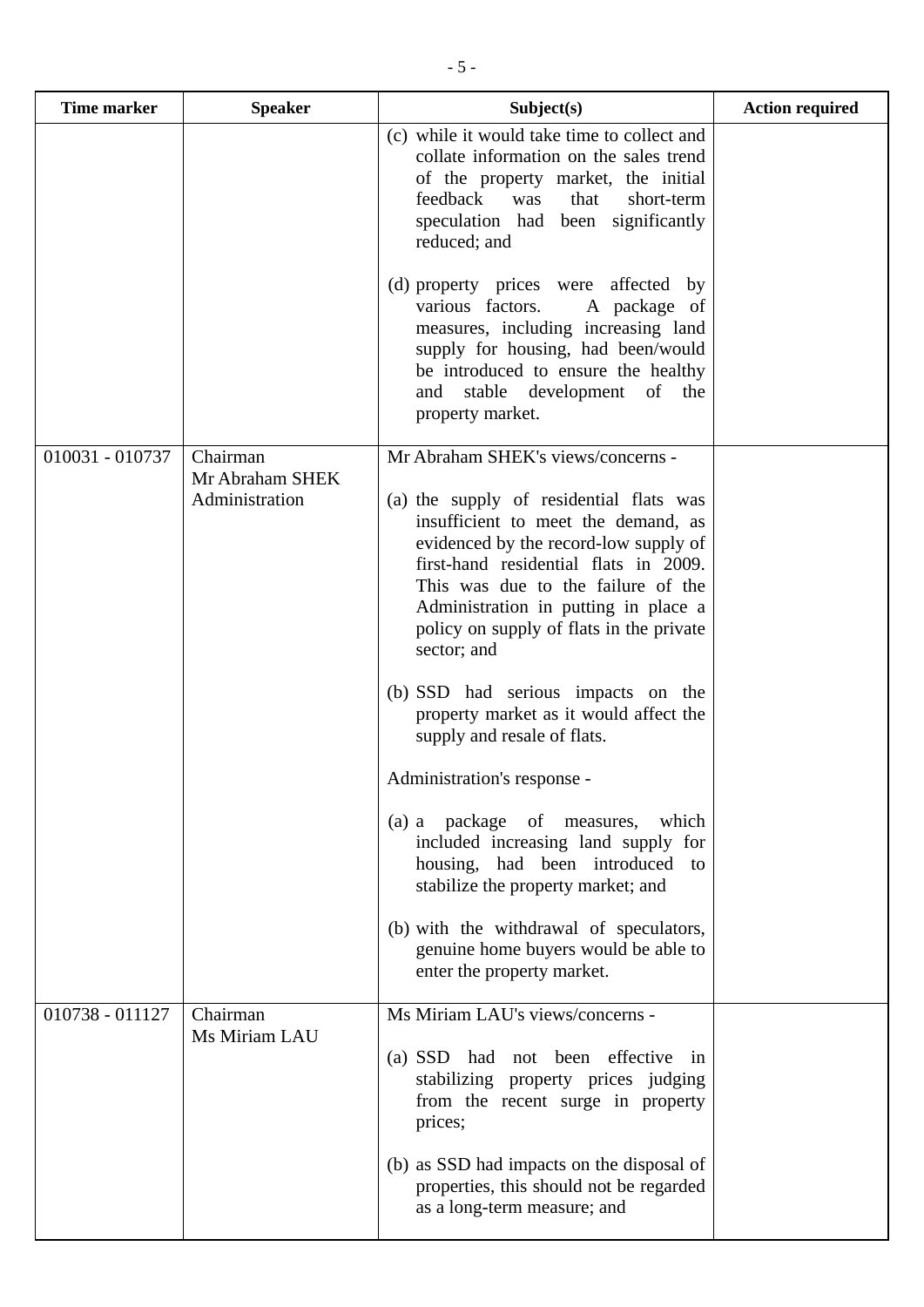| <b>Time marker</b> | <b>Speaker</b>              | Subject(s)                                                                                                                                                                                                                                                                                                                                                                                                                                                                                                                                                                                                                                                                                                                                                                                                                                                                   | <b>Action required</b>                                                                                                                                |
|--------------------|-----------------------------|------------------------------------------------------------------------------------------------------------------------------------------------------------------------------------------------------------------------------------------------------------------------------------------------------------------------------------------------------------------------------------------------------------------------------------------------------------------------------------------------------------------------------------------------------------------------------------------------------------------------------------------------------------------------------------------------------------------------------------------------------------------------------------------------------------------------------------------------------------------------------|-------------------------------------------------------------------------------------------------------------------------------------------------------|
|                    |                             | (c) supported the levy of profits tax<br>which was a more effective measure<br>to curb property speculation.                                                                                                                                                                                                                                                                                                                                                                                                                                                                                                                                                                                                                                                                                                                                                                 |                                                                                                                                                       |
| 011128 - 011521    | Chairman<br>Mr Abraham SHEK | Mr Abraham SHEK's views/concerns -<br>(a) SSD had affected the supply of flats in<br>the secondary market as owners would<br>tend to lease out rather than selling<br>their flats amid the uncertainties<br>arising from SSD; and<br>(b) the resultant decrease in supply of<br>flats in the secondary market had<br>pushed up the property prices.                                                                                                                                                                                                                                                                                                                                                                                                                                                                                                                          |                                                                                                                                                       |
| 011522 - 012127    | Chairman<br>Ms Miriam LAU   | Ms Miriam LAU's request for explanation<br>on the application of the terms "acquire"<br>and "dispose of" in the following resale<br>cases -<br>(a) a vendor (Mr A) signed a Provisional<br>Agreement for Sale and Purchase<br>(PASP) with Mr B who later cancelled<br>After cancellation,<br>the agreement.<br>Mr A subsequently signed another<br>PASP with Mr C;<br>(b) Mr A signed a PASP with Mr B who<br>nominated<br>Mr<br>– C<br>the<br>later<br>as<br>purchaser; and<br>(c) Mr A signed a PASP with Mr B who<br>nominated<br>his<br>later<br>shell<br>own<br>company as the purchaser.<br>Administration's response -<br>Committee Stage amendments (CSAs) to<br>address comments, enquiries and concerns<br>about the terms "acquire" and "dispose<br>of" would be submitted to the Bills<br>Committee for consideration at the next<br>meeting on 9 February 2011. | Administration<br>The<br>explain<br>the<br>to<br>application of<br>the<br>terms "acquire" and<br>"dispose of" in the<br>different<br>resale<br>cases. |
| 012128 - 013636    | Chairman<br>Administration  | Whether<br>the<br>Government<br>would<br>consider only holding the seller liable<br>for SSD<br>Chairman's views -<br>(a) it would be more desirable to set out a                                                                                                                                                                                                                                                                                                                                                                                                                                                                                                                                                                                                                                                                                                             |                                                                                                                                                       |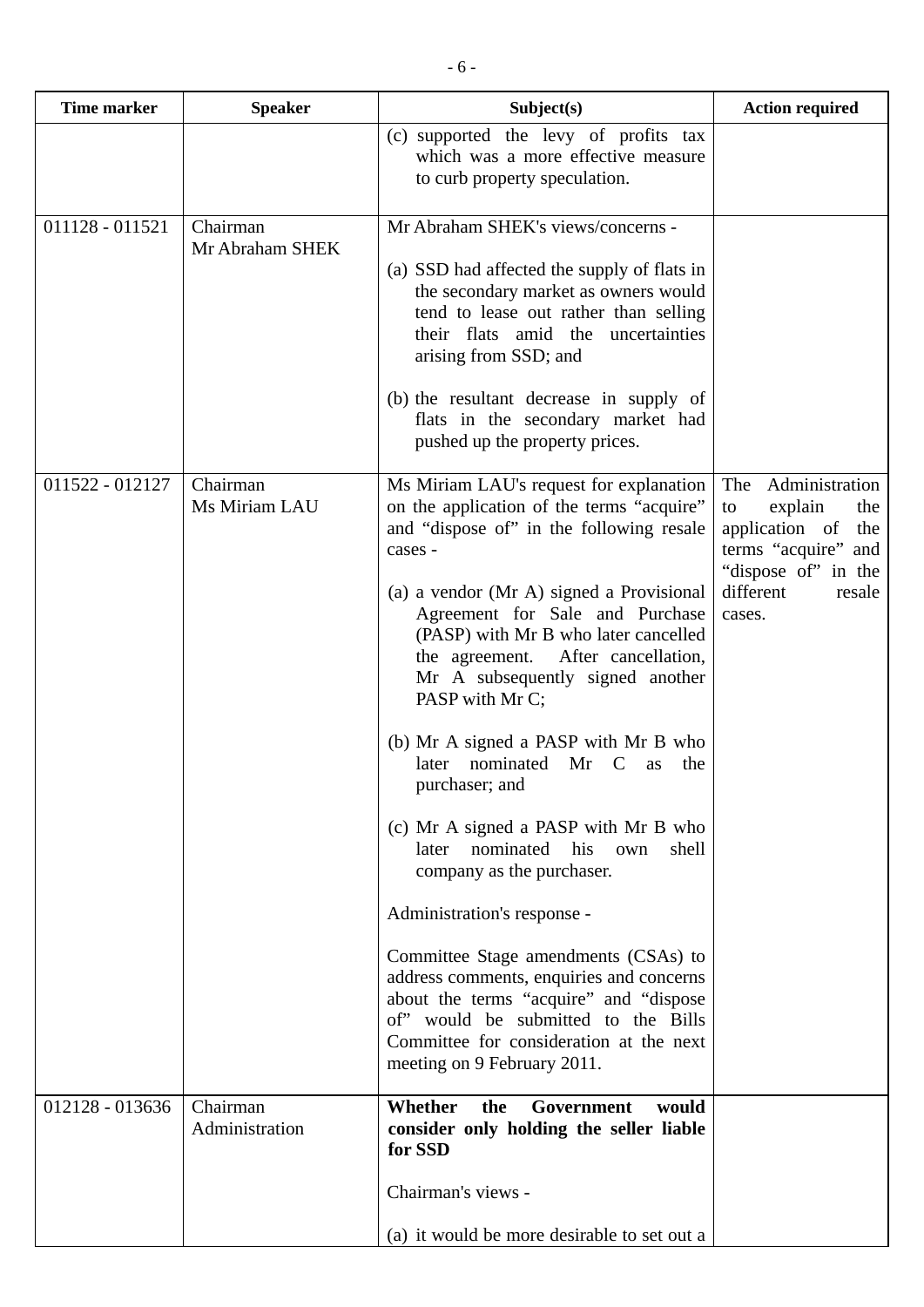| <b>Time marker</b> | <b>Speaker</b> | Subject(s)                                                                                                                                                                                                                                                                                                                                            | <b>Action required</b> |
|--------------------|----------------|-------------------------------------------------------------------------------------------------------------------------------------------------------------------------------------------------------------------------------------------------------------------------------------------------------------------------------------------------------|------------------------|
|                    |                | default position in the Bill that sellers<br>would be responsible for paying SSD<br>to cater for the situation where no<br>agreement could be reached on the<br>party to be held liable for payment of<br>SSD;                                                                                                                                        |                        |
|                    |                | (b) an express provision requiring sellers<br>to pay SSD would facilitate the<br>conveyancing process, as<br>sellers<br>should know whether the resale was<br>within 24 months and thereby subject<br>to SSD; and                                                                                                                                     |                        |
|                    |                | (c) estate agents should be able to<br>establish a practice to ensure that<br>sellers would pay SSD, for example,<br>by setting aside a percentage of the<br>purchase price for settlement of SSD.                                                                                                                                                    |                        |
|                    |                | Administration's response -                                                                                                                                                                                                                                                                                                                           |                        |
|                    |                | (a) all parties executing a chargeable<br>instrument were jointly and severally<br>liable to pay the stamp duty under the<br>Ordinance<br>present<br>Stamp<br>Duty<br>(Cap. 117);                                                                                                                                                                     |                        |
|                    |                | (b) the regime on stamp duty was<br>operating well and the market was<br>familiar with the practice;                                                                                                                                                                                                                                                  |                        |
|                    |                | (c) even if it was specified in the Bill that<br>SSD was to be paid by the seller, the<br>buyer would have to pay SSD if the<br>seller failed to do so, in order to have<br>the instrument registered with the<br>Land Registry (LR) for protection of<br>title;                                                                                      |                        |
|                    |                | (d) conveyancing solicitors would be<br>required to ascertain the need for SSD<br>and to set out in the sale and purchase<br>agreement the party responsible for<br>payment of SSD; and<br>(e) proposed CSAs to the definitions of<br>"acquire" and "dispose of" would<br>explain the determination of the<br>holding period and the applicability of |                        |
|                    |                | SSD.                                                                                                                                                                                                                                                                                                                                                  |                        |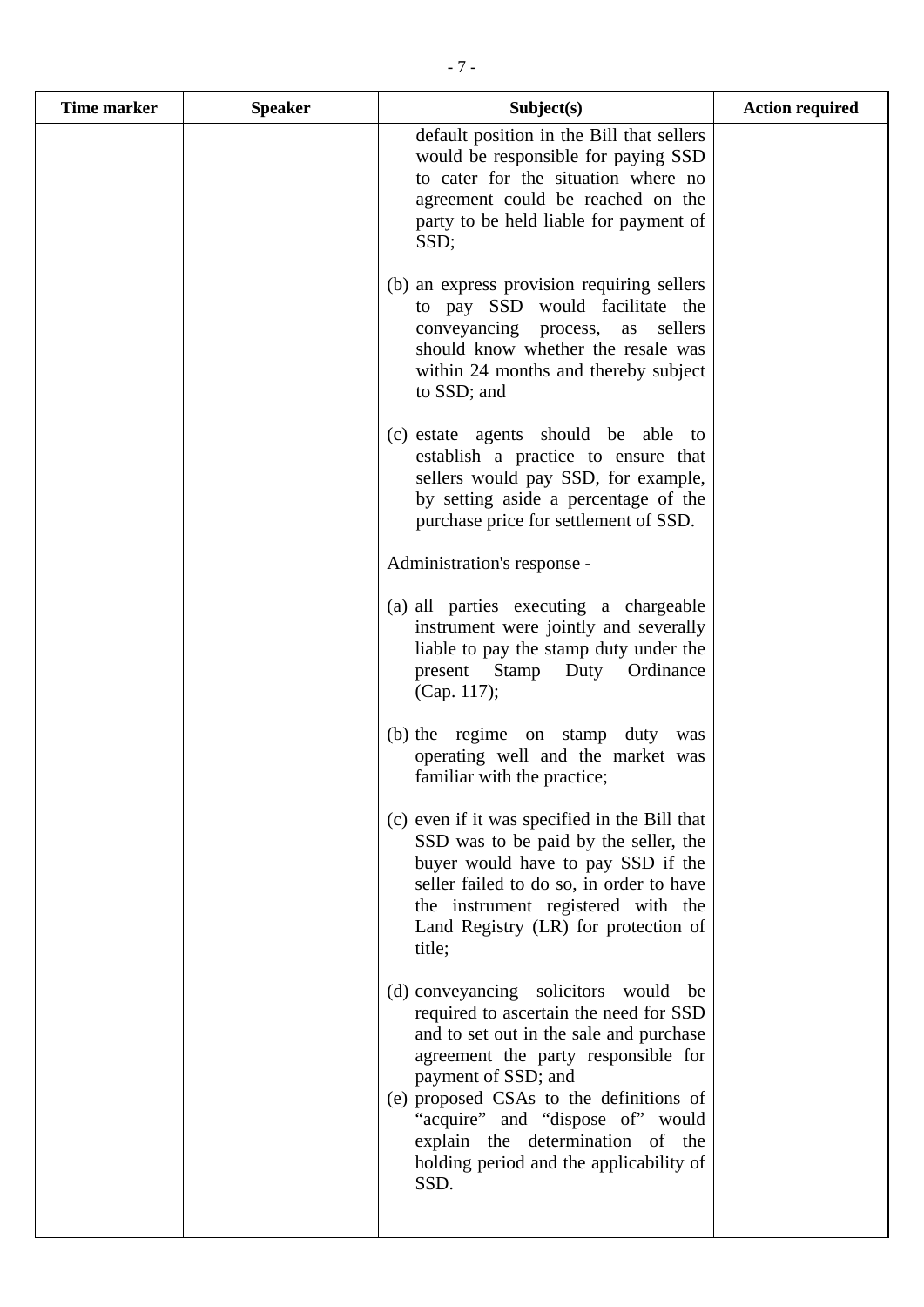| <b>Time marker</b> | <b>Speaker</b>                                                    | Subject(s)                                                                                                                                                                                                                                                                  | <b>Action required</b>                                                                                                                       |
|--------------------|-------------------------------------------------------------------|-----------------------------------------------------------------------------------------------------------------------------------------------------------------------------------------------------------------------------------------------------------------------------|----------------------------------------------------------------------------------------------------------------------------------------------|
| 013637 - 014200    | Chairman<br>Ms Miriam LAU<br>Administration<br>Mr WONG Ting-kwong | Ms Miriam LAU's views/concerns -<br>(a) it would not be easy to define in the<br>Bill the default position of holding<br>sellers liable for payment of SSD as<br>proposed by the Chairman;                                                                                  |                                                                                                                                              |
|                    |                                                                   | (b) the holding of both buyers and sellers<br>jointly and severally liable for stamp<br>duty under the existing regime was to<br>ensure revenue collection;                                                                                                                 |                                                                                                                                              |
|                    |                                                                   | (c) holding the seller alone liable for SSD<br>could not resolve the problem as the<br>buyer would have to pay SSD in the<br>event of default in SSD payment by<br>the seller, in order to have the<br>instrument registered with LR;                                       |                                                                                                                                              |
|                    |                                                                   | (d) conveyancing solicitors would need to<br>be extra careful in ensuring the<br>payment of SSD; and                                                                                                                                                                        |                                                                                                                                              |
|                    |                                                                   | (e) it might not be possible to set aside a<br>percentage of the purchase price for<br>settlement of stamp duty or SSD in the<br>case of negative equity.                                                                                                                   |                                                                                                                                              |
| 014201-015100      | Chairman<br>Ms Miriam LAU                                         | Chairman's views that consideration could<br>be given to spelling out clearly in the Bill<br>that the buyer could proceed to register<br>the instrument with LR even if the seller<br>failed to pay SSD.                                                                    | Administration<br>The<br>advise<br>other<br>to<br>additional legislative<br>/administrative<br>factors which<br>the<br>Administration<br>had |
|                    |                                                                   | Ms Miriam LAU's concerns -                                                                                                                                                                                                                                                  | considered<br>before                                                                                                                         |
|                    |                                                                   | (a) the Chairman's proposal would only<br>be feasible if SSD was to be separated<br>from the conveyancing process and<br>regarded as the seller's personal<br>liability;                                                                                                    | reaching<br>the<br>conclusion<br>that<br>holding the<br>seller<br>alone liable for the<br><b>SSD</b><br>was<br>not<br>practical.             |
|                    |                                                                   | (b) the proposed arrangement would<br>however complicate the conveyancing<br>Besides, the new owner<br>process.<br>would have difficulty in reselling the<br>property in the event of default in<br>payment of SSD even if the<br>instrument was registered with LR;<br>and |                                                                                                                                              |